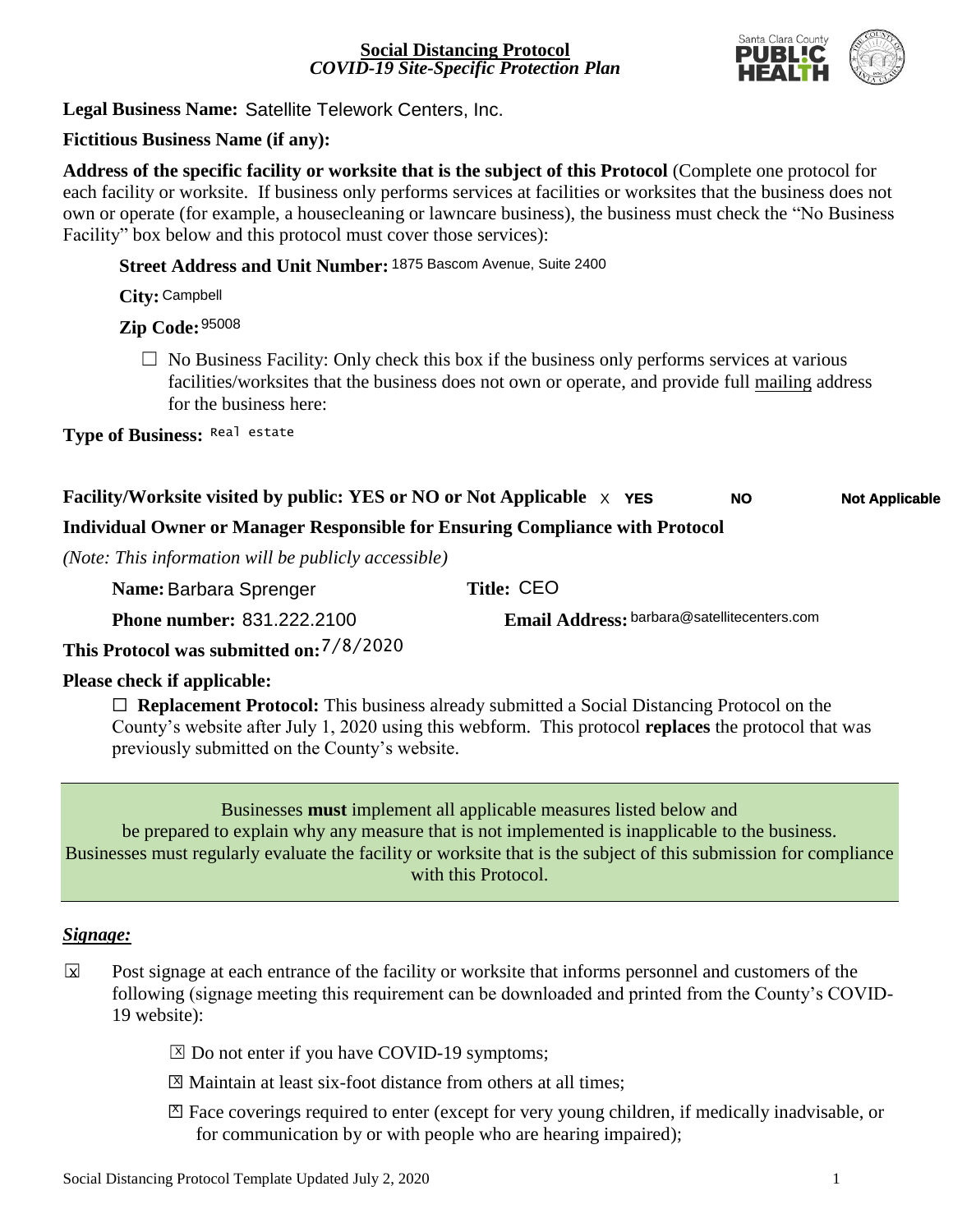

⊠ Cover sneezes and coughs with cloth, tissue, or elbow;

⊠ Do not shake hands or engage in unnecessary physical contact.

- Post signage at appropriate locations throughout the facility/worksite reminding everyone to wear face coverings at all times and maintain at least six-foot social distance.  $\mathbf x$
- Post a copy of your updated COVID-19 PREPARED Sign and Social Distancing Protocol Visitor Information Sheet at each entrance where they can easily be viewed. These documents will be provided to you electronically when you submit this Social Distancing Protocol.  $\boxtimes$

# *Personnel Training:*

- After submission, distribute copies of the completed Protocol to all personnel, and train all personnel on this Protocol. X
- $\Box$  For businesses that perform services for dispersed facilities or worksites that the business does not own or operate, distribute a copy of the completed Protocol to the owner or operator of each facility or worksite where the business performs services.
- Train personnel on basic information regarding COVID-19 from the CDC available at [https://www.cdc.gov/coronavirus/2019-ncov/index.html,](https://www.cdc.gov/coronavirus/2019-ncov/index.html) including how to prevent COVID-19 from spreading, who is especially vulnerable to the disease, and when to seek medical attention.  $\overline{\mathbf{x}}$
- Train personnel on screening themselves for COVID-19 symptoms, including temperature and/or symptom checks using CDC guidelines available at [https://www.cdc.gov/coronavirus/2019](https://www.cdc.gov/coronavirus/2019-ncov/symptoms-testing/symptoms.html) [ncov/symptoms-testing/symptoms.html.](https://www.cdc.gov/coronavirus/2019-ncov/symptoms-testing/symptoms.html)  $\overline{\mathbf{x}}$
- Train personnel on the need to stay home and get tested if they have a frequent cough, fever, difficulty breathing, chills, muscle pain, headache, sore throat, recent loss of taste or smell. Ensure all personnel know they must also stay home if they or someone they live with has been diagnosed with COVID-19, or if they've had close contact with someone diagnosed with COVID-19.  $\overline{X}$
- Train personnel on County guidance for when it is safe to return to work if they have COVID-19 symptoms, have tested positive for COVID-19, or have had close contact with someone who has tested positive for COVID-19. County guidelines are available at: [https://www.sccgov.org/sites/covid19/Pages/business-guidance.aspx#business\\_safety\\_guidance.](https://www.sccgov.org/sites/covid19/Pages/business-guidance.aspx#business_safety_guidance) X
- Train personnel on the need for frequent handwashing with soap and water, mandatory face coverings, the importance of social distancing, and other measures required in this Protocol.  $\boxed{X}$
- Train personnel on the importance of getting tested for COVID-19 in accordance with County guidance available at [https://www.sccgov.org/sites/covid19/Pages/covid19-testing.aspx,](https://www.sccgov.org/sites/covid19/Pages/covid19-testing.aspx) and explain that testing is available through their healthcare provider or at free community testing sites [\(www.sccfreetest.org\)](http://www.sccfreetest.org/).  $\overline{X}$
- ☐ Inform personnel that they can contact the **County Office of Labor Standards Enforcement** to report any deficiencies in compliance with Social Distancing Protocol requirements by this business or any other at which they may work at [www.sccfairworkplace.org](http://www.sccfairworkplace.org/) or by calling the Office of Labor Standards Enforcement Advice Line at 866-870-7725.  $\mathbf x$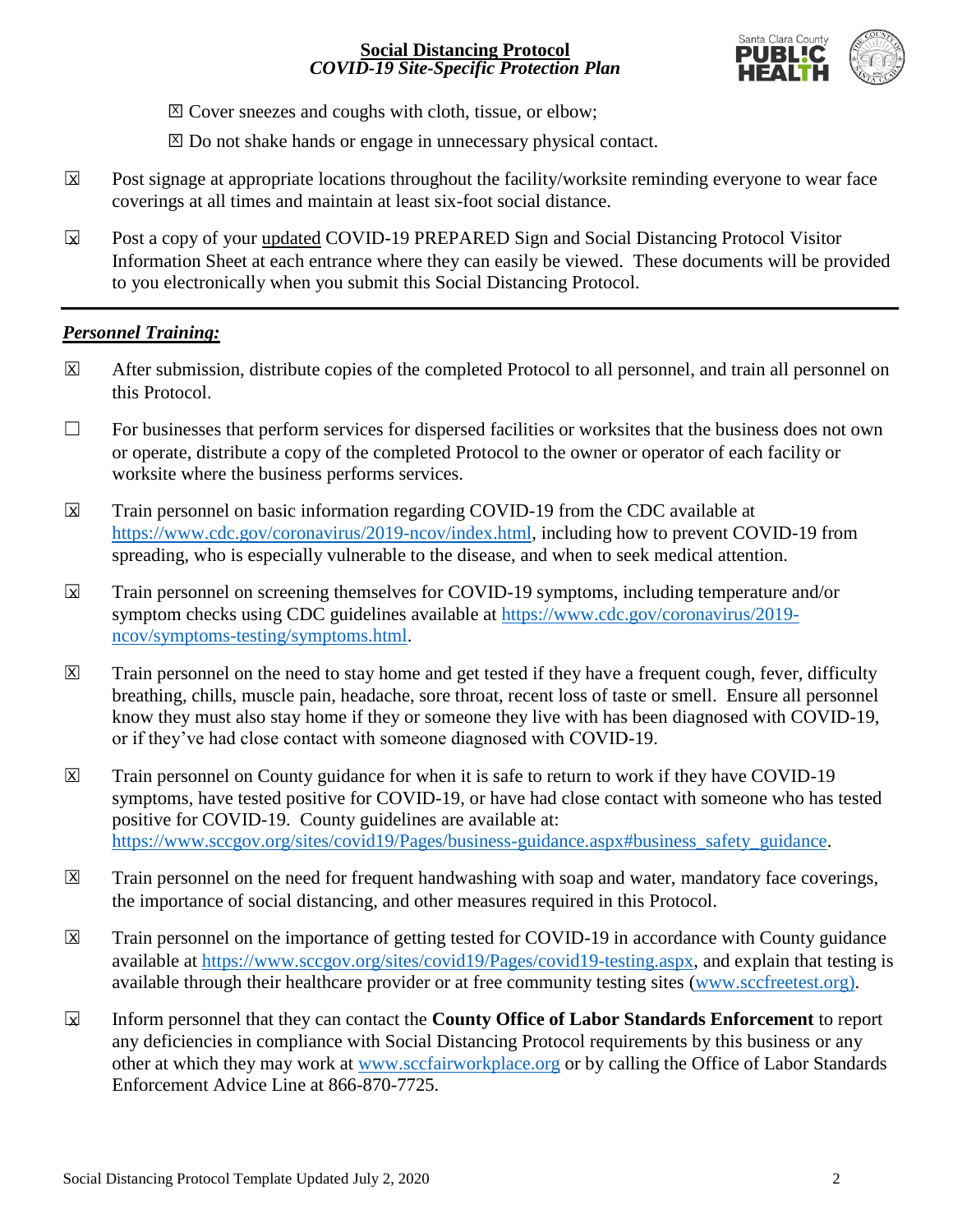

- Inform personnel about employer or government-sponsored leave benefits that personnel may be entitled to receive, including those benefits identified at the following address: [https://www.labor.ca.gov/coronavirus2019/#chart.](https://www.labor.ca.gov/coronavirus2019/#chart)  $\mathbf x$
- Train personnel on new or modified COVID-19 safety measures immediately upon updating this Protocol.  $\mathbf x$
- ☐ Optional—Describe other measures this business plans to take to train personnel on COVID-19 safety and related issues: Explain to Community Managers these other features we're providing to keep them and our members safe: Nanoseptic self-sterilizing sleeves on high-touch surfaces, such as restroom and conference room doors, coffee pot handles; MRV13 filters in HVAC systems, HEPA filter systems in open space, one-way traffic, members placing dishes in dishwasher, hand sanitizer by entry points. **X**

## *Individual Control Measures and Screenings:*

- Direct all personnel who can carry out employer-assigned work duties from home to do so. No personnel who can carry out employer-assigned work duties from home can perform those duties at the facility or worksite.  $\boxtimes$
- Direct all workers not to come to work if sick or exhibiting symptoms of COVID-19.  $\boxtimes$
- Ask all personnel if they have COVID-19 symptoms at the beginning of each shift, and screen all other people before they enter the facility or worksite. Send personnel home if they report COVID-19 symptoms. (\*Note, temperature screenings with thermometer or thermal scanner are not required, and can increase COVID-19 risk if many employees convene in the same place for temperature screening.)  $\overline{\mathsf{x}}$
- Require all persons, except those excepted from face covering requirements, to properly wear face coverings at all times in accordance with the California Department of Public Health's mandatory Guidance for the Use of Face Coverings and also in compliance with the Health Officer's Order. Exceptions to the face coverings requirement include very young children, people for whom face coverings are medically inadvisable, or for communication by or with people who are hearing impaired.  $\mathbf x$
- □ Optional—Describe other measures:

## *Handwashing and Hand-Sanitizing Protocols:*

- Encourage frequent handwashing or use of hand sanitizer and provide frequent breaks for handwashing.  $\overline{\mathbf{x}}$
- Soap and water or hand sanitizer are available to all personnel at the following location(s):  $\overline{X}$ Soap and water in restroom and by breakroom sink. Hand sanitizer by front door and reception desk.
- Hand sanitizer effective against COVID-19 is available to all frontline staff as well as to other personnel at the following location(s):  $\overline{X}$ In dispenser by front door and at reception desk
- Hand sanitizer and/or soap and water are available at or near the site entrance, at checkout counters, and at various locations throughout the site to enable the public and staff to frequently clean their hands.  $\overline{X}$
- Handwashing and other sanitary facilities are operational and stocked at all times.  $\boxed{\mathsf{X}}$
- ☐ Optional—Describe other measures: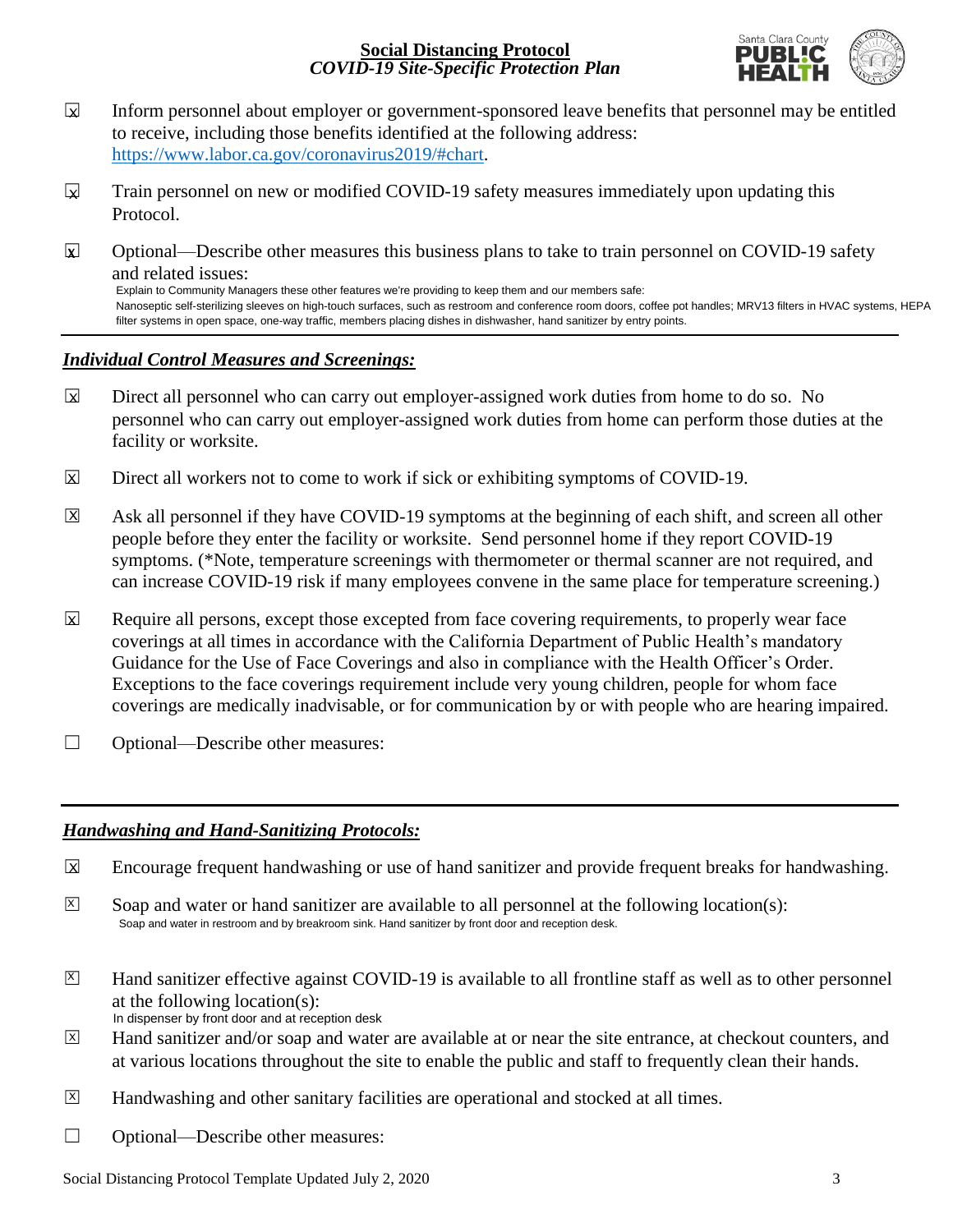

## *Cleaning and Disinfecting Protocols*

- Thoroughly and regularly clean any high traffic areas and frequently disinfect any high-contact surfaces (including doorknobs, handrails, counters, tables, checkout areas, cash registers, telephones, elevator controls, etc.).  $\boxed{X}$
- Break rooms, bathrooms, and other common areas are disinfected frequently, on the following schedule:  $\overline{X}$ 
	- ☐ Break rooms: X Every two hours

☐ Bathrooms: X Every two hours

- $\boxed{\mathbf{x}}$  Other (open work desks or shared spaces ): ): After use or before next reservation
- Regularly clean and sanitize all public seating areas.  $\overline{X}$
- Disinfectant and related supplies are available to all personnel at the following location(s):  $|X|$ At front desk or in breakroom closet
- $\Box$  Disinfecting wipes that are effective against COVID-19 are available for use by customers and personnel near shopping carts and baskets if shopping carts and baskets are used at the facility.
- $\Box$  Assign staff to disinfect carts and baskets regularly that are used at the facility if shopping carts and baskets are used at the facility.
- Disinfect any shared equipment and touchable surfaces like payment portals and pens after each use.  $\boxed{\mathsf{X}}$
- Adjust operational hours to provide adequate time for cleaning and stocking with social distancing, and provide time for any workers to clean between shifts.  $\overline{X}$
- Consider upgrades to HVAC and building air filtration system and other measures (such as opening windows) to improve ventilation, filtration, and outdoor air exchange.  $\overline{x}$
- ☐ Optional—Describe other measures:  $\overline{x}$ MRV 13 filters in HVAC system, HEPA filter units in open areas.

#### *Measures to Maintain Social Distancing:*

- Limit the number of people in the facility/worksite to allow adequate social distancing (six feet minimum) at all times and to comply with any applicable density/occupancy restrictions in the Order. To determine the maximum number of occupants:  $\overline{\mathbf{x}}$ 
	- 1. Measure square footage of the facility/worksite:
		- Total (gross) square footage of the facility/worksite: 6459
		- Square footage open to the public: 6459
	- 2. The maximum number of occupants allowed at any time based on applicable square footage is: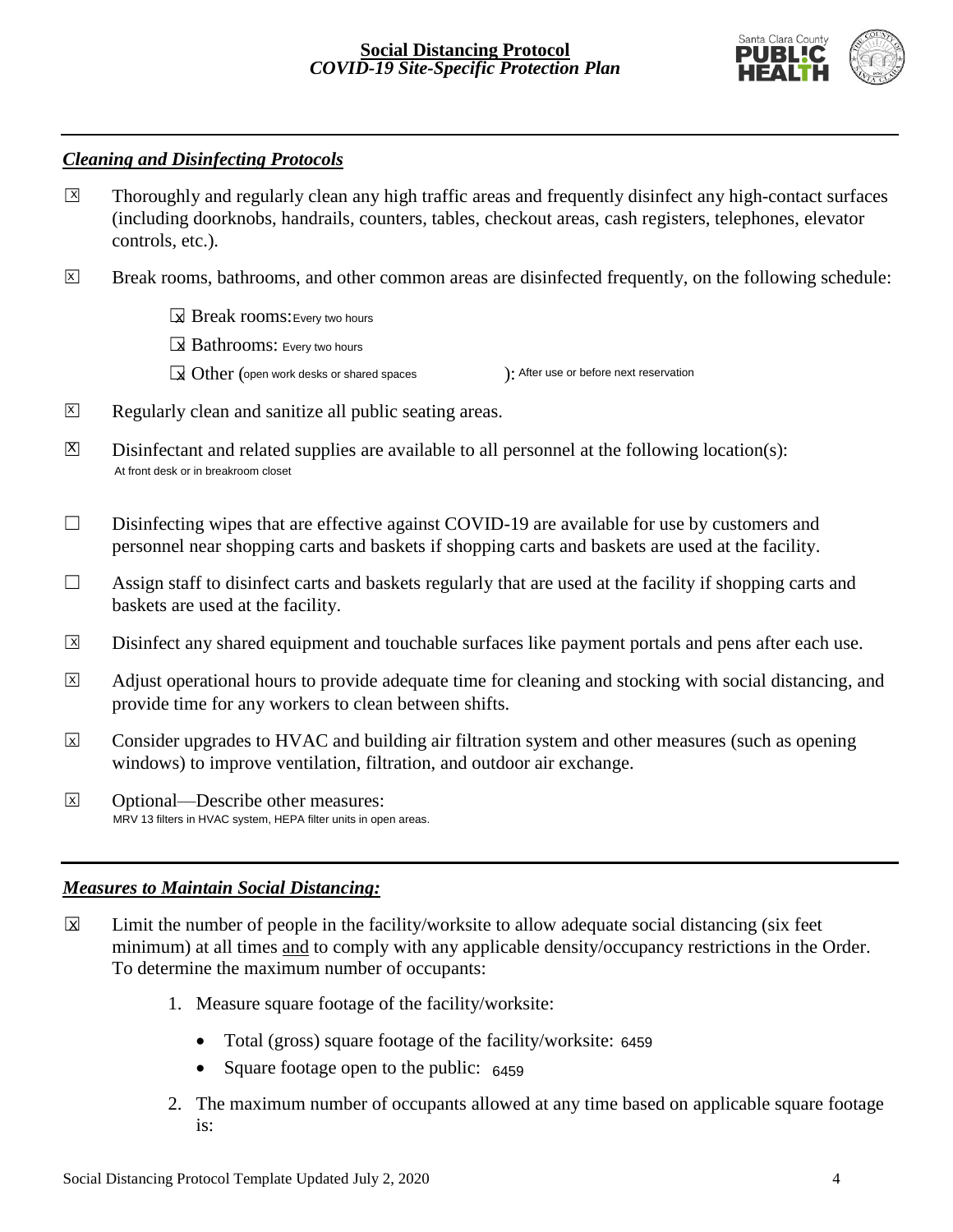

- Maximum number of personnel:
- Maximum number of customers/members of public: 43

\*Note: Unless otherwise specifically exempt, the total number of workers present at a business facility may not exceed one worker per 250 gross square feet of the facility, and the total number of customers or members of the public may not exceed one person per 150 square feet of space open to the public.

26

- Designate a person to monitor the facility/worksite entrance to ensure that the maximum number of occupants is not exceeded, that all persons are wearing face coverings except for those exempted from face covering requirements, and that people entering comply with other provisions of this Protocol. Ensure that this staff person is more than six feet away from others to maintain adequate social distance.  $\sqrt{ }$
- Require that all persons at the facility/worksite maintain at least six feet social distance from all other persons, except as strictly necessary to perform job functions.  $|X|$
- $\Box$  Place tape or other markings at least six feet apart in customer line areas inside the store and on sidewalks at public entrances with signs directing customers to use the markings to maintain distance.
- $\Box$  Separate order areas from delivery areas to prevent customers from gathering.
- $\Box$  Minimize exposure between cashiers and customers through social distancing or use of barriers where social distancing cannot be maintained. Describe:
- ☐ If feasible, increase remote (online and telephone) purchasing, delivery, and curbside pickup service options.
- □ Stagger personnel breaks, in compliance with wage and hour regulations, to maintain adequate social distancing.
- ☐ Minimize any in-person meetings and adjust those that are necessary to ensure adequate social distancing.
- Separate all desks, chairs, and individual workstations by at least six feet.  $\overline{x}$
- $\Box$  Reconfigure, restrict, or close break rooms and other common areas to maintain social distancing. Where possible, create outdoor break areas with shade covers.
- $\Box$  Maximize the use of outdoor space for interactions or transactions with customers to minimize the time that customers and personnel are indoors, particularly when in close proximity to one another.
- ☐ Optional—Describe other measures:

#### *Measures to Prevent Unnecessary Contact:*

- If using public seating areas, space seats at least 6 feet apart and sanitize seats after each use. Otherwise, close all public seating areas.  $\overline{x}$
- □ Prevent people from self-serving any food-related items, including from food bars, bulk-item bins, beverage machines, and shared containers in breakrooms. Discontinue product sampling.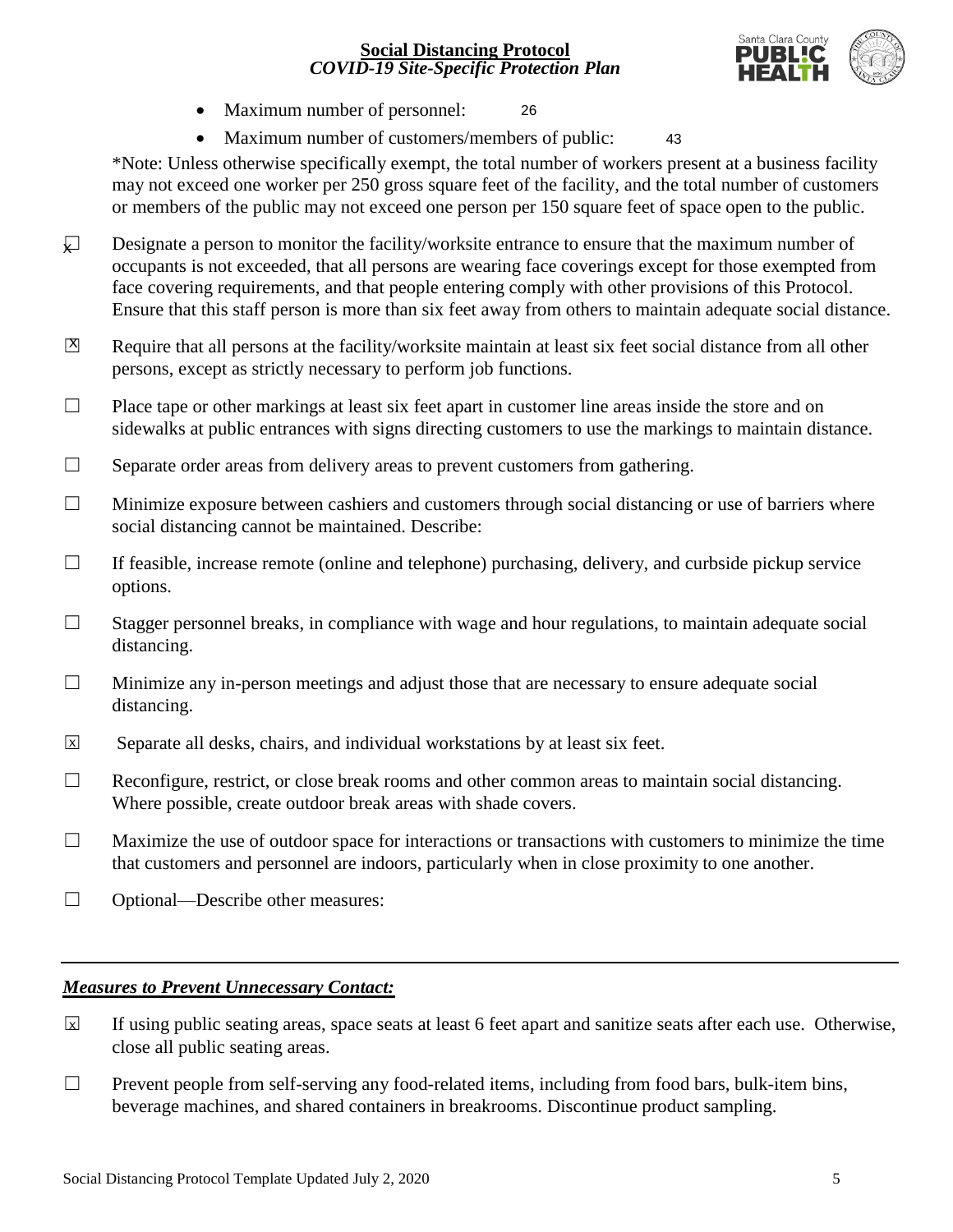

Implement measures to prevent contact between staff and items that customers bring from home (such as reusable bags, cups, and food containers) or prohibit use of reusable items as appropriate to operation.  $\boxed{\mathsf{x}}$ 

*Examples*: Require customers using reusable bags to bag their own groceries or to place cups on stable surface for beverage pouring by staff.

Describe measures: Members asked to put their own dishes in dishwasher. Self-sterilizing sleeves used on coffeemaker. Hand sanitizer and hand washing<br>Describe measures: <sub>station next to sink/dishwasher, if staff has to cle</sub> station next to sink/dishwasher, if staff has to clean the area.

- Install contactless devices (including contactless payment systems, motion sensor lights, automatic soap and towel dispensers, and contactless timecard systems) if possible.  $\sqrt{X}$
- $\Box$  Optional—Describe other measures (e.g. providing restricted shopping hours for seniors and other individuals at high-risk for COVID-19):

## *Procedure if a Person at the Facility/Worksite Tests Positive for COVID-19*

- ☐ *Create, and post in an area easily viewable by personnel, a plan to comply with the measures listed in this section in the event of a confirmed case of COVID-19 amongst personnel.* **X**
	- Immediately remove the infected person from the facility/worksite and ensure they are no longer occupying the same space as any other personnel. Instruct them to stay home and isolate for 14 days from the date they tested positive or, if symptomatic, seven days after symptoms resolve, whichever is longer. X
	- Notify the County Public Health Department within four hours of learning of the positive case by following the instructions at [www.sccsafeworkplace.org.](http://www.sccsafeworkplace.org/)  $\overline{\mathbf{x}}$
	- Immediately close each location within a facility or worksite used by the infected person within the last 48 hours until decontamination and sanitization of these areas is complete.  $\overline{\mathsf{x}}$
	- Decontaminate and sanitize each area used by the infected person within the last 48 hours, focusing on frequently touched surfaces. Work in these locations must cease until decontamination and sanitization is complete.  $\overline{\mathbf{x}}$
	- ☐ Open outside doors and windows and use ventilating fans to increase air circulation in any area used by the infected person.  $\mathbf{z}$
	- Identify any workers (and customers, if known) who had close contact with the infected person. A close contact is someone who was within six feet of the infected person for at least 15 minutes, beginning two days before the person had symptoms or tested positive and ending the last day they came to work.  $\overline{\mathbf{x}}$
	- Comply with any case investigation and contact tracing measures by the County Public Health Department. This will include providing the names, addresses, phone numbers, and work dates and times for close contacts of the infected person, which employers are required by law to provide to the County Public Health Department upon request.  $\overline{\mathbf{X}}$